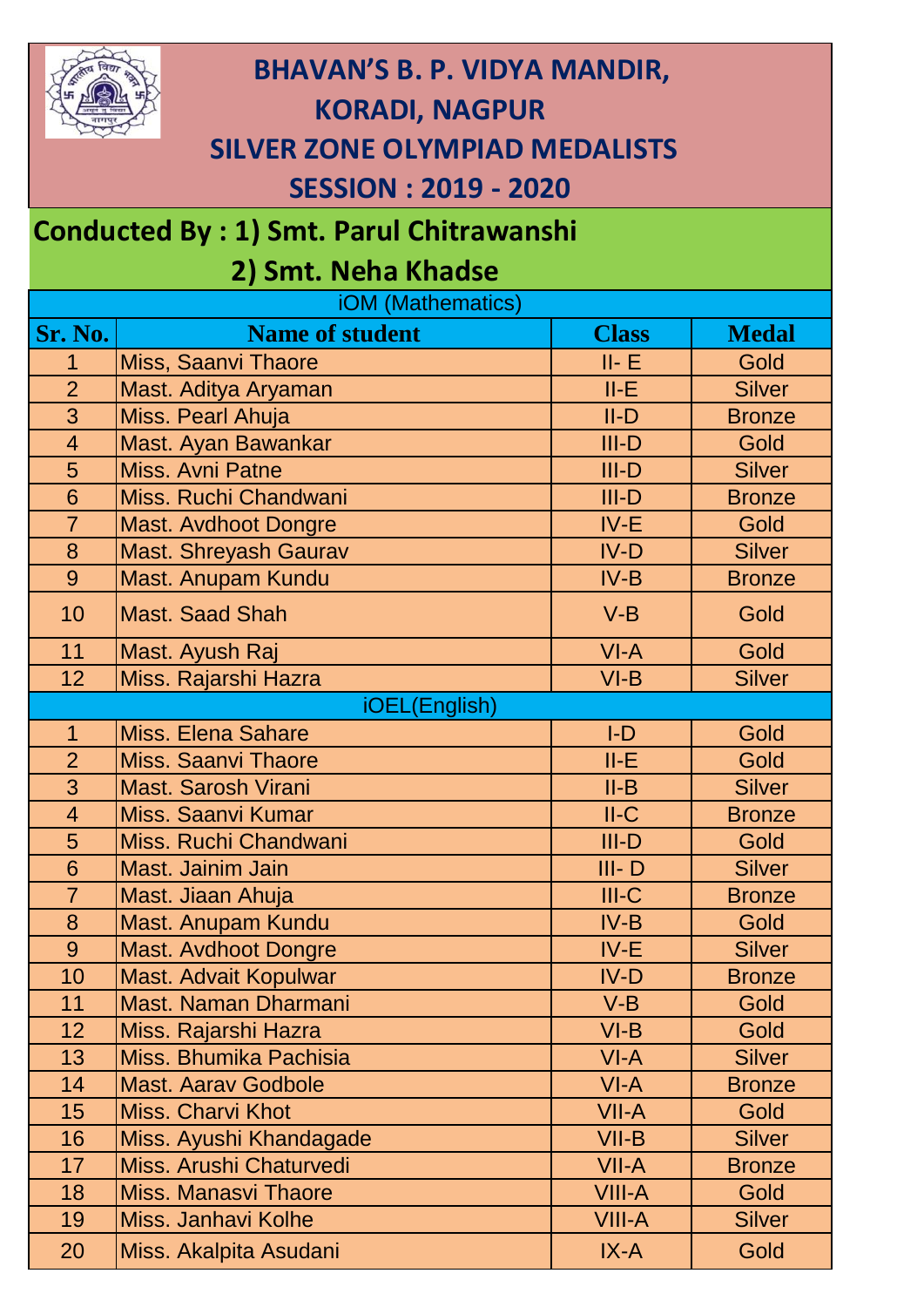| Sr. No.                  | <b>Name of student</b>       | <b>Class</b>  | <b>Medal</b>  |  |
|--------------------------|------------------------------|---------------|---------------|--|
| iOS(Science)             |                              |               |               |  |
| $\mathbf 1$              | Mast. Aditya Aryaman         | $II-E$        | Gold          |  |
| $\overline{2}$           | <b>Miss. Saanvi Thaore</b>   | $II-E$        | <b>Silver</b> |  |
| 3                        | Mast. Agastya Nyalewar       | $II-A$        | <b>Bronze</b> |  |
| $\overline{4}$           | Mast. Jiaan Ahuja            | $III-C$       | Gold          |  |
| 5                        | Miss. Sanjeevani Sagole      | $III-D$       | <b>Silver</b> |  |
| 6                        | <b>Mast. Shreyash Gaurav</b> | IV-D          | Gold          |  |
| $\overline{7}$           | Mast. Anupam Kundu           | $IV-B$        | <b>Silver</b> |  |
| 8                        | Mast. Rajveer Lakhani        | $IV-B$        | <b>Bronze</b> |  |
| 9                        | Mast. Naman Dharmani         | $V-B$         | Gold          |  |
| 10                       | Miss. Joyna Kashyap          | $V-B$         | <b>Silver</b> |  |
| 11                       | Mast. Ayush Raj              | $VI-A$        | Gold          |  |
| 12                       | Miss. Rajarshi Hazra         | $VI-B$        | <b>Silver</b> |  |
| 13                       | Miss. Vani Bopche            | $VII - B$     | Gold          |  |
| 14                       | <b>Miss. Stuti Bhushan</b>   | <b>VII-A</b>  | <b>Silver</b> |  |
| 15                       | <b>Mast. Rohan Sontakke</b>  | VII-B         | <b>Bronze</b> |  |
| 16                       | Mast. Harshwardhan Deshmukh  | <b>VIII-B</b> | Gold          |  |
| 17                       | <b>Miss. Manasvi Thaore</b>  | <b>VIII-A</b> | <b>Silver</b> |  |
| 18                       | Miss. Aditi Singh            | <b>VIII-B</b> | <b>Bronze</b> |  |
| 19                       | Mast. Ojas Bhaisare          | $IX-A$        | Gold          |  |
| 20                       | Miss. Tasbeeha Ajaz          | $IX-A$        | <b>Silver</b> |  |
| 21                       | Miss. Suhani Gupta           | $IX-A$        | <b>Bronze</b> |  |
|                          | ilO(Computers)               |               |               |  |
| $\mathbf{1}$             | Miss. Aaradhya Pahurkar      | I-A           | Gold          |  |
| $\overline{2}$           | <b>Miss. Saanvi Thaore</b>   | $II-E$        | Gold          |  |
| 3                        | Mast. Aditya Aryaman         | $II - E$      | <b>Silver</b> |  |
| $\overline{4}$           | Mast. Jiaan Ahuja            | $III-C$       | Gold          |  |
| $5\overline{)}$          | <b>Mast. Shreyash Gaurav</b> | $IV-D$        | Gold          |  |
| <b>ABHO (Hindi)</b>      |                              |               |               |  |
| $\mathbf{1}$             | <b>Mast. Vihaan Dewani</b>   | I-F           | Gold          |  |
| $\overline{2}$           | Mast. Dishaan Nandgaonkar    | $II-E$        | Gold          |  |
| 3                        | Miss. Vaidehi Rajole         | $II - A$      | <b>Silver</b> |  |
| $\overline{\mathcal{A}}$ | Miss. Sareena Khan           | $III-B$       | Gold          |  |
| 5                        | Mast. Jiaan Ahuja            | $III-C$       | <b>Silver</b> |  |
| $6\phantom{1}$           | Mast. Abhiraj Kumar          | $III-E$       | <b>Bronze</b> |  |
| $\overline{7}$           | Mast. Anshul Keswani         | IV-A          | <b>Gold</b>   |  |
| 8                        | Mast. Sanidhya Borkar        | $IV-D$        | <b>Silver</b> |  |
| 9                        | <b>Mast. Rugved Bambal</b>   | $IV-A$        | <b>Bronze</b> |  |
| 10                       | Mast. Naman Dharmani         | $V-B$         | <b>Gold</b>   |  |
| 11                       | <b>Mast. Sarthak Muskare</b> | $V-B$         | <b>Silver</b> |  |
| 12 <sub>2</sub>          | Miss. Bhumika Pachisia       | $VI-A$        | Gold          |  |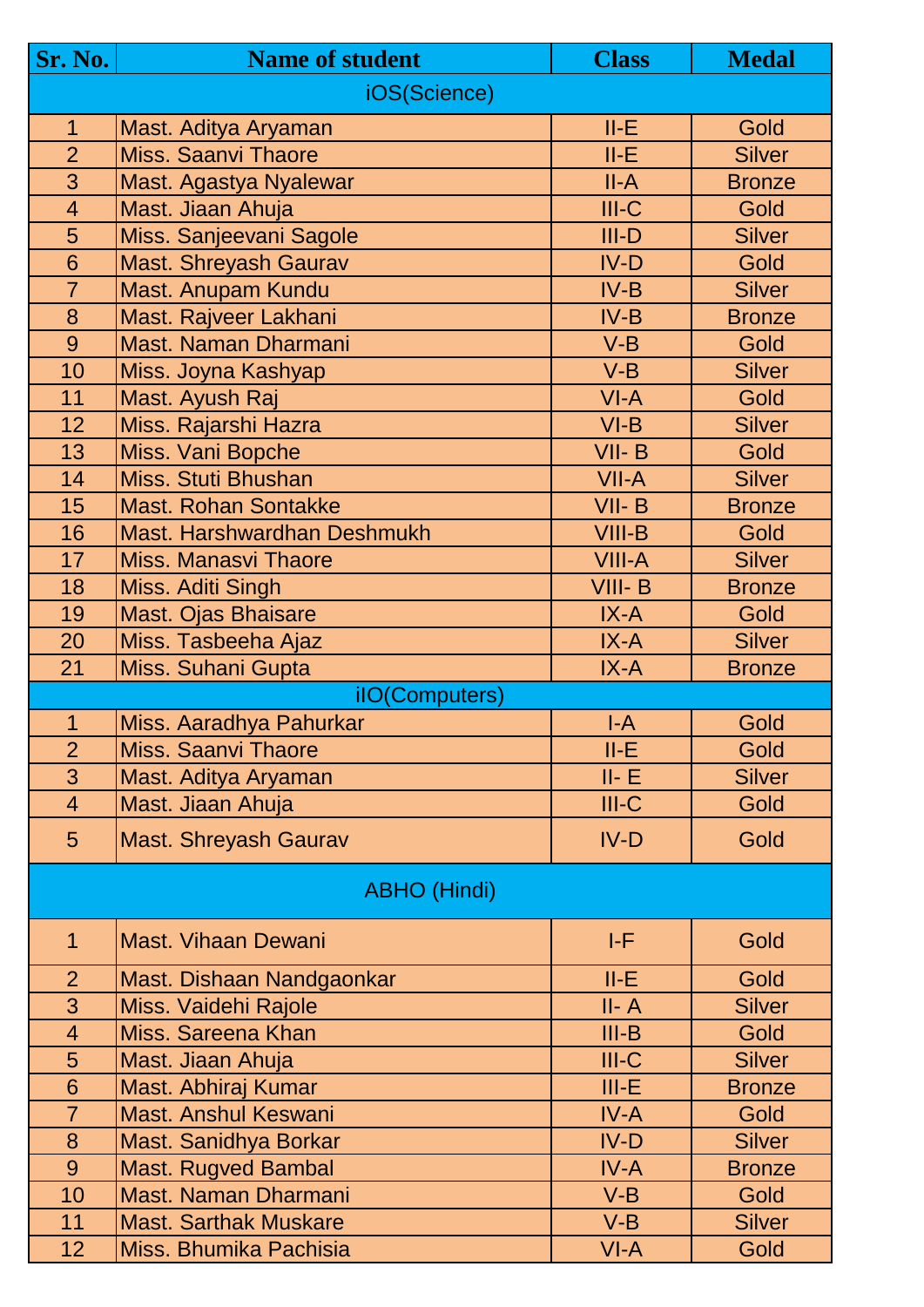| <b>Sr. No.</b>  | <b>Name of student</b>         | <b>Class</b>  | <b>Medal</b>  |
|-----------------|--------------------------------|---------------|---------------|
| 13              | Miss. Swara Gandhe             | $VI-A$        | <b>Silver</b> |
| 14 <sub>l</sub> | Miss. Riya Kale                | VII-A         | Gold          |
| 15              | <b>Miss. Charvi Khot</b>       | <b>VII-A</b>  | Gold          |
| 16              | <b>Mast. Nishithkumar Karn</b> | $VII-B$       | <b>Silver</b> |
| 17              | Miss. Arushi Chaturvedi        | <b>VII-A</b>  | <b>Bronze</b> |
| 18              | <b>Miss. Sharwari Patil</b>    | <b>VIII-B</b> | Gold          |
| 19              | Miss. Siddhi Bhothra           | <b>VIII-B</b> | <b>Silver</b> |
| 20              | <b>Mast. Pranjal Patil</b>     | <b>VIII-B</b> | <b>Bronze</b> |

**Total Number of students appeared in all exams of Silver Zone = 197**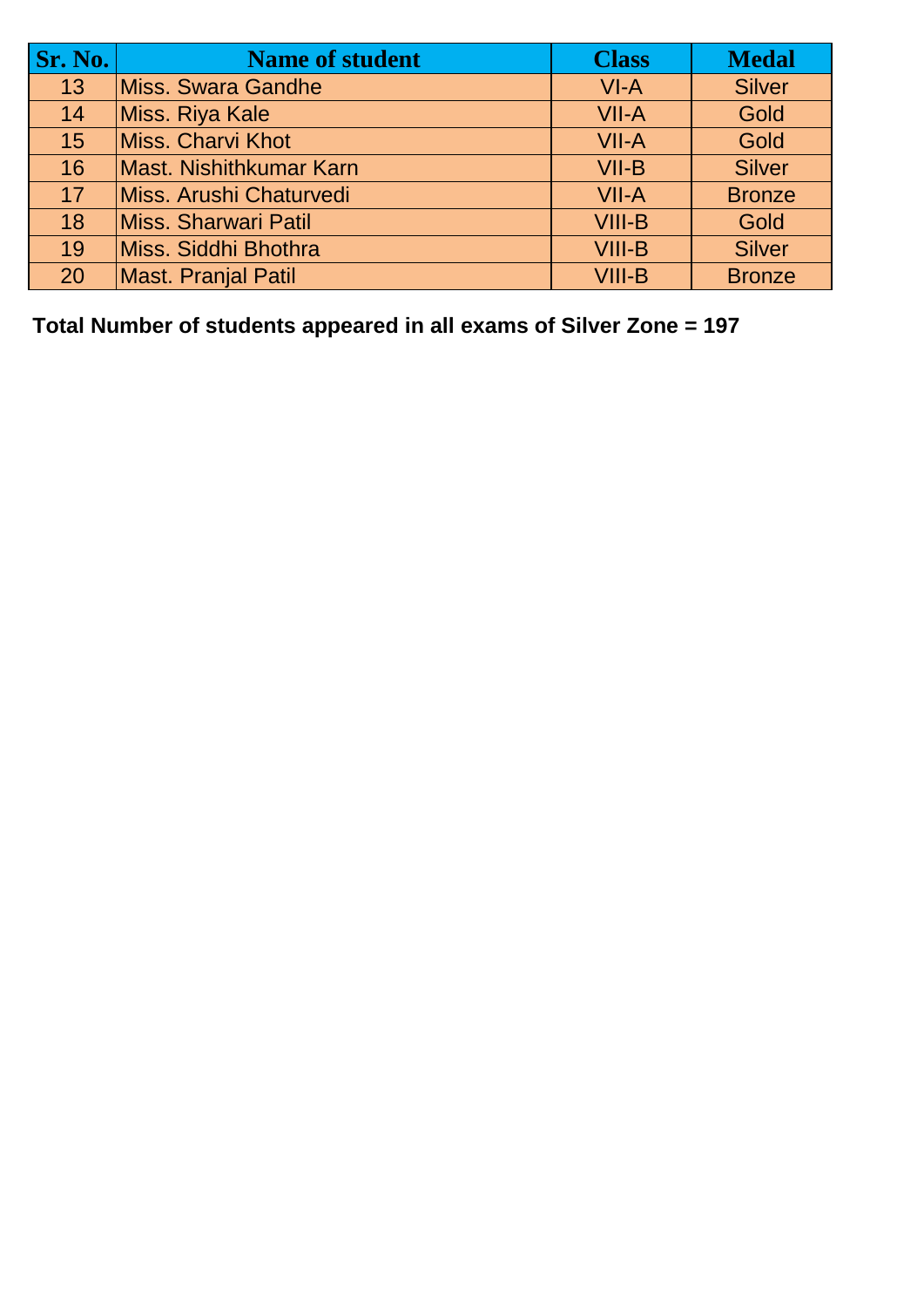